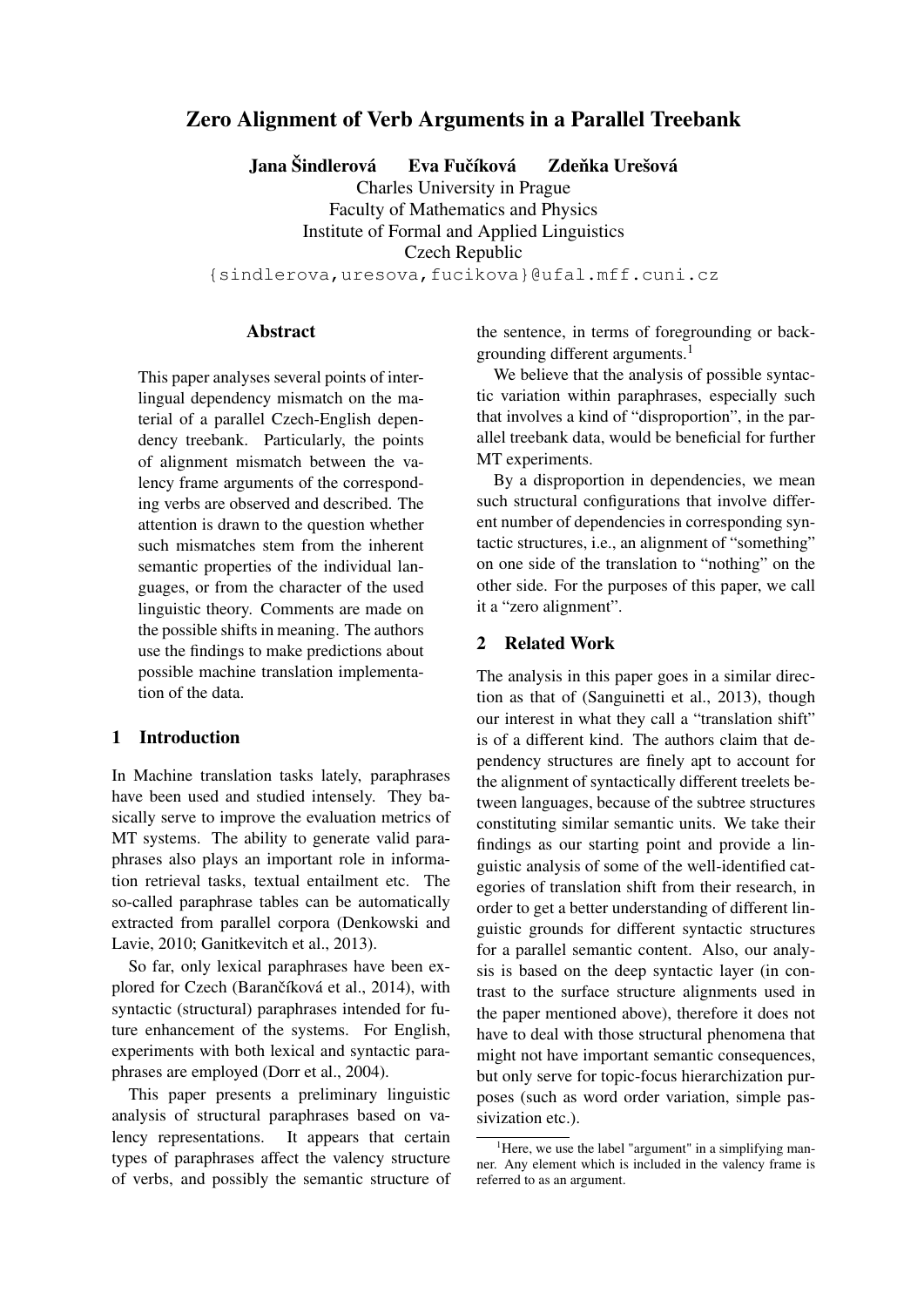Our research is also inspired by (Bojar et al., 2013), an attempt to generate as many possible translation paraphrases as possible, in order to enlarge the reference set of translations for MT evaluation purposes. The experiment described in the paper used mostly a flat approach, and was carried out with substantial work provided by human annotators. We believe that our research might help establish rules for automatic extraction of true syntactic paraphrases (without unnecessary noise) from parallel corpora, based on the valency patterns of words, so that most of the work could be done automatically, with minimal human control.

## 3 Methodology and Data

In the research, we took the advantage of the existence of Czech-English parallel data, namely the Prague Czech-English Dependency Treebank 2.5 (PCEDT 2.5) (Hajič et al., 2012).<sup>2</sup>

It is a collection of about 50 000 sentences, taken from the Wall Street Journal part of Penn treebank (Marcus et al.,  $1993$ ),<sup>3</sup> translated manually to Czech, transformed into dependency trees and annotated at the level of deep syntactic relations (called tectogrammatic layer). In short, the tectogrammatic layer contains mostly content words (with several defined exceptions) connected with oriented edges and labelled with syntactico-semantic functors according to the Functional Generative Description approach (FGD), see (Sgall et al., 1986). Ellipsis and anaphora resolution is also included, as well as automatic alignment of corresponding nodes. The PCEDT 2.5 is annotated according to the the FGD valency theory (FGDVT) and two valency lexicons (one for each language) are part of the release.

PDT-Vallex<sup>4</sup> (Hajič et al., 2003; Urešová, 2011) has been developed as a resource for annotating argument relations in the Prague Dependency Treebank (Hajič et al., 2006). The version used here contains 11,933 valency frames for 7,121 verbs. Each valency frame in the PDT-Vallex represents a distinct verb meaning. Valency frames consist of argument slots represented by tectogrammatic functors (slots). Each slot is marked as obligatory

<sup>3</sup>https://catalog.ldc.upenn.edu/ LDC99T42

or facultative and its typical morphological realization forms are listed. Frame entries are supplemented with illustrative sentence examples.

EngVallex<sup>5</sup> (Cinková, 2006) was created as an adaptation of an already existing resource of English verb argument structure characteristics, the Propbank (Palmer et al., 2005). The original Propbank argument structure frames have been adapted to the FGD scheme, so that it currently bears the structure of the PDT-Vallex, though some minor deflections from the original scheme have been allowed in order to save some important theoretical features of the original Propbank annotation. This lexicon includes 7,148 valency frames for 4,337 verbs.

PDT-Vallex and EngVallex have been interlinked together into a new resource called CzEng-Vallex (Urešová et al., 2015a; Urešová et al., 2015). Beside the complete data of the two lexicons, the CzEngVallex contains a database of frame-to-frame, and subsequently, argumentto-argument pairs for the purposes of machine translation experiments (Urešová et al., 2015b). PCEDT and the CzEngVallex data have already been used successfully in several MT experiments aimed at valency frame detection and selection (Dušek et al., 2014) and also for word sense disambiguation (Dušek et al., 2015).

The interlinking of CzEngVallex frames was carried out via an annotation over the PCEDT. First, an automatic alignment procedure was run over the data, which suggested translational links between nodes of the tectogrammatic layer. Corresponding verb pairs<sup>6</sup> and argument pairs were highlighted. Then, manual revision and correction of the alignments by two annotators was carried out. Thus, as a by-product of building the lexicon, a collection of illustrative annotated tree pairs is available for each verb pair of the CzEngVallex.

### 4 Zero Alignment in the Data

In the following sections, we will describe the most important, consistent and frequent points of zero alignment found in the data. For each section, we will comment on the linguistic background of the phenomena described and the possible consequences for semantic interpretation in the individual languages.

<sup>2</sup>https://catalog.ldc.upenn.edu/ LDC2012T08

<sup>4</sup>http://lindat.mff.cuni.cz/services/ PDT-Vallex

<sup>5</sup>http://lindat.mff.cuni.cz/services/ EngVallex

 $6$ As a basic stage of building the CzEngVallex, only verbverb pairs were taken into account.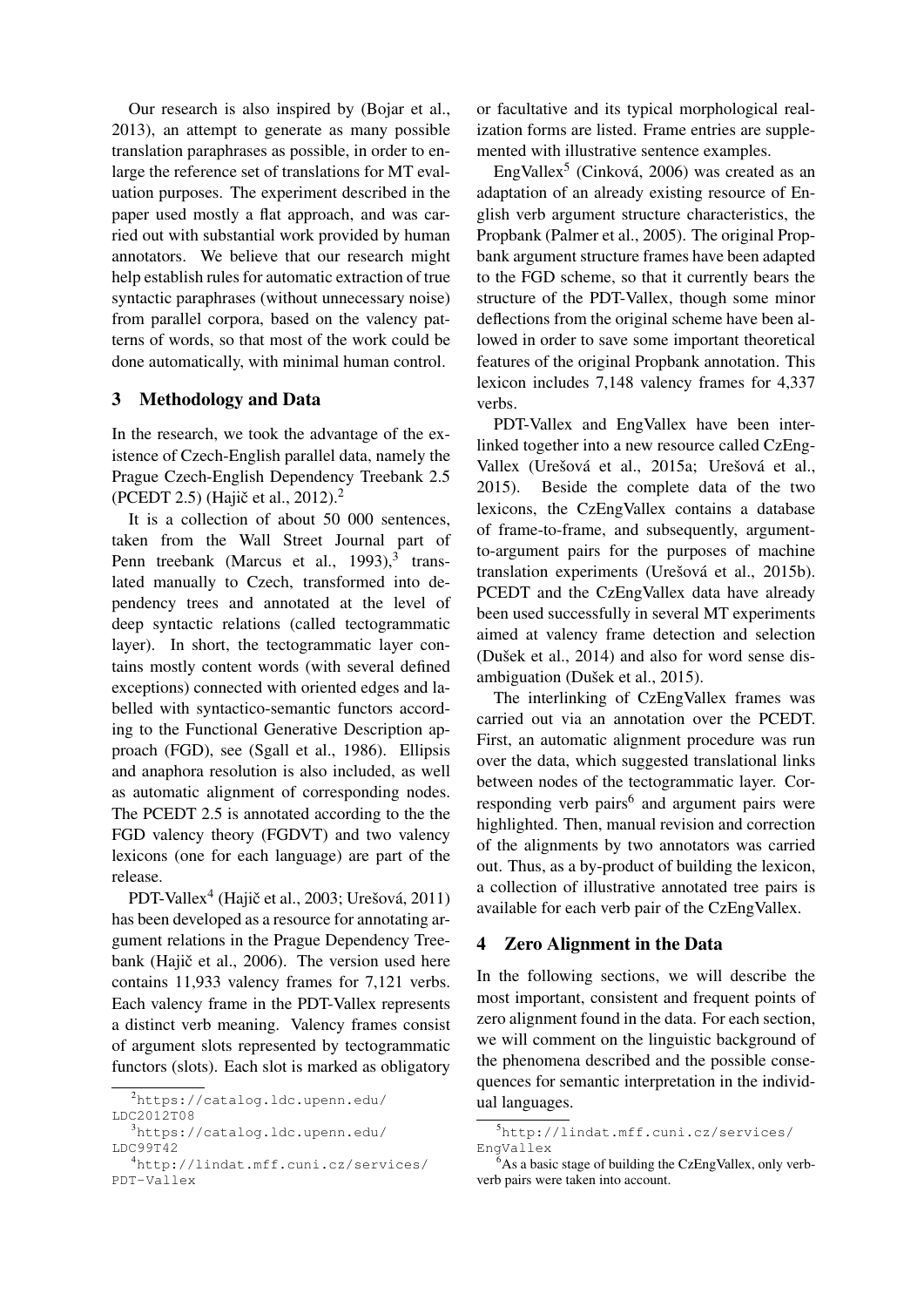## 4.1 Catenative Verbs - Single vs. Double Object Interpretation

One of the prominent points of alignment disproportion in the data are sentences with catenative verbs. Catenative verbs are usually defined as those combining with non-finite verbal forms. Between the finite catenative verb and the non-finite verb form, there might appear an intervening NP that might be interpreted as the subject of the dependent verbal form. In this section, we will be concerned with exactly those verbs allowing the sequence of a finite catenative verb – NP – a nonfinite catenative verb.

### 4.1.1 ECM Constructions, Raising to Object

Most Czech linguistic approaches do not recognize the term Exceptional Case Marking (ECM) in the sense of "raising to object", instead they generally address similar constructions under the label "accusative with infinitive". The difference between ECM and control verbs is not being taken into account in most of Czech grammars. In short, raising and ECM are generally considered a marginal phenomenon in Czech and are not being treated conceptually (Panevová, 1996), except for several attempts to describe agreement issues, e.g., the morphological behaviour of predicative complements described in a phrase structure grammar formalism (Przepiórkowski and Rosen, 2005).

The reason for this negligent approach to ECM is probably rooted in the low frequency of ECM constructions in Czech. Czech sentences corresponding to English sentences with ECM mostly do not allow catenative constructions. They usually involve a standard dependent clause with a finite verb, see Fig.1, $^7$  or they include a nominalization, thus keeping the structures strictly parallel.

The only exception are verbs of perception (*see, hear*), which usually allow both ways of Czech translation – with an accusative NP followed by a non-finite verb form (1a), or with a dependent clause (1b), not speaking about the third possibility involving an accusative NP followed by a dependent clause (1c).

(1) He saw Peter coming.

a. Viděl Petra He saw Peter.ACC to come. přicházet.



Cz: Očekávají, že sníží náklady...

Figure 1: Alignment of the ECM construction

- b. Viděl, že Petr He saw that Peter.ACC is coming. přichází.
- c. Viděl Petra, He saw Peter.ACC, how is coming. jak přichází.

In this type of accusative-infinitive sequence, the accusative element is in FGDVT analysed consistently as the direct object of the matrix verb (the PATient argument) and the non-finite verb form then as the predicative complement of the verb (the EFFect argument).

The PCEDT annotation of verbs of perception is shown in Fig. 2, with frame arguments mapped in the following way:

ACT→ACT; PAT→EFF; ---→PAT

The literature mentions two ways of ECM structural analysis, a flat one, representing the NP as dependent on the matrix verb, and a layered one, representing the intervening NP as the subject of the dependent verb. This mirrors the opinion that verbs allowing ECM usually have three syntactic, but only two semantic arguments. It is then a matter of decision between a syntactic and semantic approach to tree construction.

The English part of the PCEDT data was annotated in the layered manner, $8$  thus most of the pairs in the treebank appear as strictly parallel. The consistency of structures is one of the most impor-

 $7$ In the examples displayed, the green dashed lines connect the annotated verb pair, the dotted lines connect verb dependents, the thick arrows mark collected verb arguments, the automatic node alignment is displayed in blue, the manually corrected alignment is marked in red. The images have been cropped or otherwise adjusted for the sake of clarity.

<sup>&</sup>lt;sup>8</sup>The annotation followed the original phrasal annotation of the data in the Penn Treebank.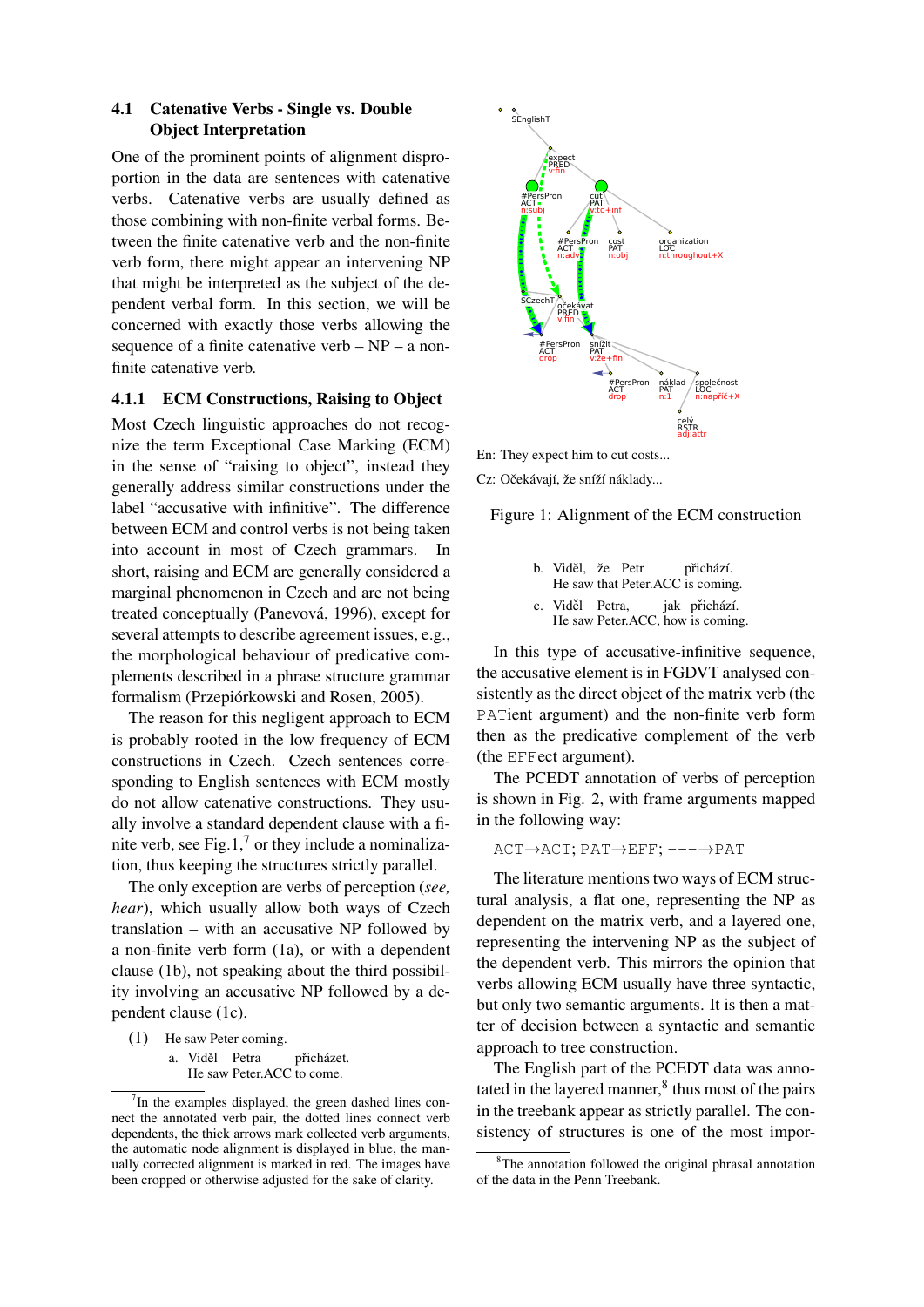

En: I have seen [one or two] men die... Cz: Zato jsem viděla [jednoho nebo dva] muže zemřít...

Figure 2: Alignment of the perception verbs' arguments. The corresponding arguments man-muž are interpreted as belonging to verbs in different levels of the structure.

tant advantages of the layered approach; there is no need of having two distinct valency frames for the two syntactic constructions of the verb, therefore, the semantic relatedness of the verb forms is kept. Also, there are other specific constructions supporting the layered analysis for English, like the there-constructions intervening instead of the NP, see (2).

(2) We expected there to be slow growth.

On the other hand, the Czech part of the PCEDT data uses flat annotation, partly because the catenative construction with raising structure is fairly uncommon in Czech (cf. Sect. 4.1.1). The flat structure is easier to interpret, or translate in a morphologically correct way to the surface realization, but it requires multiple frames for semantically similar verb forms (the instances of the verb *to see* in *see the house fall* and *see the house* are in the FGD valency approach considered two distinct lexical units) and it also leaves alignment mismatches in the parallel data.

The treatment of ECM constructions in English and in Czech is different. It reflects both the differences internal to the languages and their consequences in theoretical thinking. Contrary to English, Czech nouns carry strong indicators of morphology - case, number and gender. The rules for the subject-verb agreement block overt realization of subjects of the infinitives. The accusative ending naturally leads to the interpretation of the presumed subject of the infinitive as the object of the matrix verb. The morphosyntactic representation is taken as a strong argument for using a flat structure in the semantic representation, and a covert co-referential element for filling the "empty" ACTor position of the infinitive. In English, in general, there is no such strong indication and therefore the layered structure is preferred in the semantic representation.

## 4.1.2 Object Control Verbs, Equi Verbs, **Causatives**

Contrary to the ECM constructions, object control verbs constructions (OCV), involving verbs such as *make, cause, or get*, are analyzed strictly as double-object in both languages, i.e., the intervening NP is dependent on the matrix verb (and licensed by it) and there is usually a co-referential empty element of some kind in the valency structure of the dependent verb form. OCV constructions are similarly frequent in Czech and English and their alignment in the PCEDT data is balanced, see Fig. 3.9

Interestingly, it is sometimes the case that English control verbs in the treebank are translated with non-control, non-catenative verbs on the Czech side, and the intervening NP is transformed to a dependent of the lower verb of the dependent clause (see Fig. 4), or even a more complex nominalization of the dependent structure is used.

The verb involved in this kind of translation shift may be either a more remote synonym, or a conversive verb.<sup>10</sup>

Such a translation shift brings about (at least a slight) semantic shift in the interpretation, usually in the sense of de-causativisation of the meaning  $(prompt \rightarrow lead to).$ <sup>11</sup> Nevertheless, this type of semantic shift does not prevent the use of the struc-

 $11$ Note that the de-causativisation process is possible without objections whereas the reverse shift, from non-control verb to a control verb, is rare if it at all exists.

<sup>&</sup>lt;sup>9</sup>In Fig. 3, English ACT of *run* does not show the coreference link to *water* since the annotation of coreferential relations has not yet been completed on the English side of the PCEDT, as opposed to the Czech side (cf. the coreference link from ACT of *téci* to *voda*).

<sup>&</sup>lt;sup>10</sup>Semantic conversion in our understanding relates different lexical units, or different meanings of the same lexical unit, which share the same situational meaning. The valency frames of conversive verbs can differ in the number and type of valency complementations, their obligatoriness or morphemic forms. Prototypically, semantic conversion involves permutation of situational participants.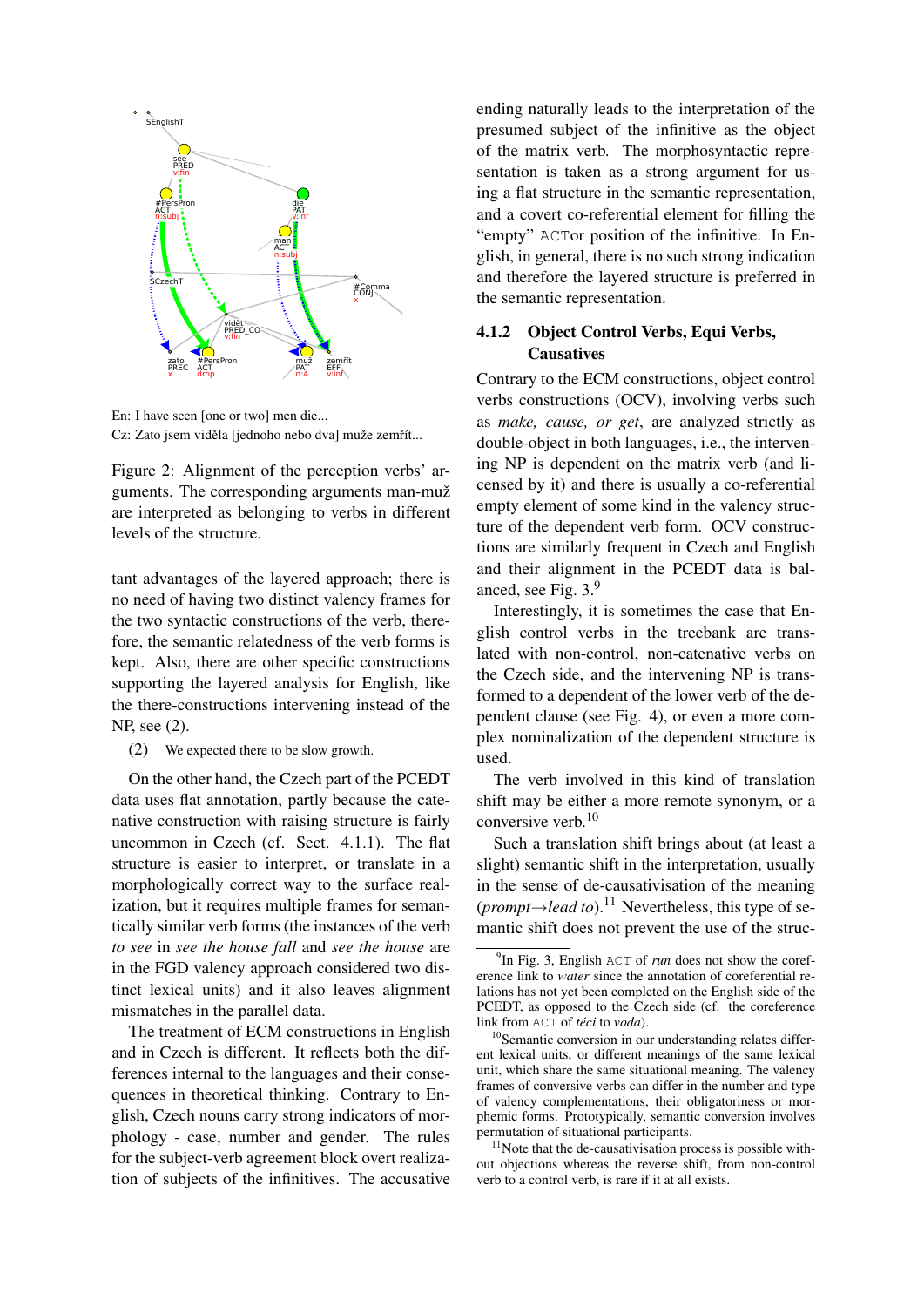



Cz: ...přimět vodu téct...

Figure 3: Alignment of the control verbs' arguments

ture as a sufficiently equivalent expression of the semantic content. We approach this as an inherent property of (any) language to suppress certain aspects of meaning without losing the general sense of synonymity.

### **4.2 Complex Predication**

By "complex predication" we mean a combination of two lexical units, usually a (semantically empty, or "light") verb and a noun (carrying main lexical meaning and marked with CPHR functor in the data), forming a predicate with a single semantic reference, e.g., to make an announcement, to undertake preparations, to get an order. There are some direct consequences for the syntactically annotated parallel data.

First type of zero alignment is connected to the fact that a complex predication in one language can be easily translated with a one-word reference, and consequently aligned to a one-word predication, in the other language. This is quite a trivial case. In the data, then, one component of the complex predication remains unaligned. There are basically two ways of resolving such cases: either one can align the light verb with the full verb in the other language, or one can align the full verb



En: The fact... ... will also make the profit picture look... Cz: Skutečnost......způsobuje, že ziskový obraz vypadá...

Figure 4: Alignment of English OCV with Czech non-OCV construction

with the dependent noun in the complex predication, based on the similarity of semantic content. In the CzEngVallex, the decision was to align the verbs, reflecting the fact that the verb and the noun phrase form a single unit from the semantic point of view.

The second type of zero alignment is connected to the presence of a "third" valency argument within the complex predication structure, e.g., En: placed weight on retailing - Cz: klást důraz na prodej, see Fig. 5.

Complex predicates have been annotated according to quite a complicated set of rules on the Czech side of the PCEDT data (for details, see (Mikulová et al., 2006)). Those rules include also the so-called dual function of a valency modification. There are two possible dependency positions for the "third" valency argument of the complex predicate: either it is modelled as the dependent of the semantically empty verb, or as a dependent of the nominal component. The decision between the two positions rely on multiple factors, such as valency structure of the semantically full use of the verb, valency structure of the noun in other contexts, behaviour of synonymous verbs etc. On the Czech side, the "third" valency argument was strongly preferred to be a dependent of the nominal component.

On the English side of the PCEDT, the preferred decision was different. The "third" argument was annotated as a direct dependent of the light verb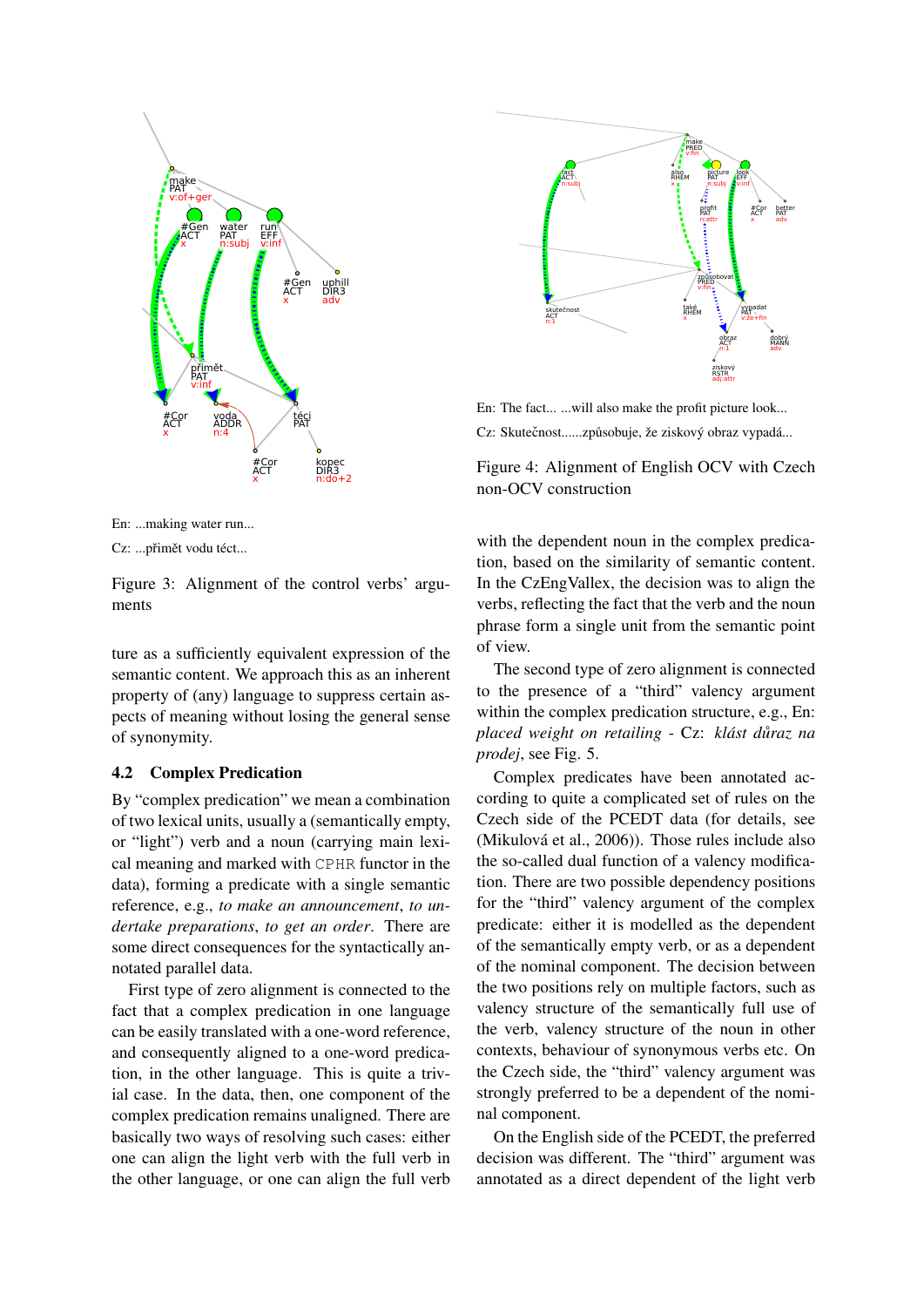

En: Other furriers have also placed more weight on retailing. Cz: Ostatní obchodníci s kožešinami rovněž kladou větší důraz na maloobchodní prodej.

Figure 5: Mismatch due to complex predication solution

(probably due to lower confidence of non-native speaker annotators in judging verb valency issues).

There is probably no chance of dealing with the dependencies in one of the two above stated ways only. The class of complex predicates in the data is wide and heterogeneous with respect to semantic and morphosyntactic qualities. Nevertheless, the data suggest several points of interesting inconsistencies stemming from the imperfection or lack of reliability of the theoretical guidelines. For example, the dependency of the valency complementation of the complex predicate *klást důraz* 'place' emphasis', as can be seen in Fig. 5, is solved as a dependency on the nominal component, whereas in the complex predicate *klást požadavek* 'place claim', the valency lexicon entry involves a direct dependency on the verb. Keeping in mind that the verb *klást* 'to place' has three arguments in its semantically full occurrences, we would expect direct dependency on the verb in both cases.

#### 4.3 Conversive Verbs

A considerable number of unaligned arguments in the data is caused by the translator's choice of a verb in a conversive relation to the verb used in the original language. For some reason (e.g., frequency of the verbal lexical unit, topic-focus articulation etc.), the translator decides not to use the

syntactically most similar lexical unit, but uses a conversive one (cf. also Sect. 4.1.2), thus causing the arguments to relocate in the deep syntactic structure, see Fig. 6.



En: His election increases Ryder's board to 14 members.

Cz: Jeho zvolením se počet členů správní rady společnosti Ryder zvýšíl na 14.

Figure 6: Mismatch due to the the use of conversive verbs

The relocation of arguments frequently goes together with backgrounding of one of the arguments, which then either disappears from the translation, or is transformed into an adjunct, or into a dependent argument embedded even lower in the structure.

The first argument  $(\text{actant})^{12}$  in the FGD approach is strongly underspecified. It is mostly delimited by its position in the tectogrammatic annotation. Its prevalent morphosyntactic realization is nominative case, but certain exceptions are recognized (verbs of feeling etc.). Also, the ACT position (first actant) is subject to the process called "shifting of cognitive roles" (Panevová, 1974), i.e., other semantic roles can take the nominative case and the corresponding place in the structure

<sup>&</sup>lt;sup>12</sup>Under the term "actant", FGDVT distinguishes five core constituting valency complementations, ACT, PAT, ADDR, EFF, and ORIG.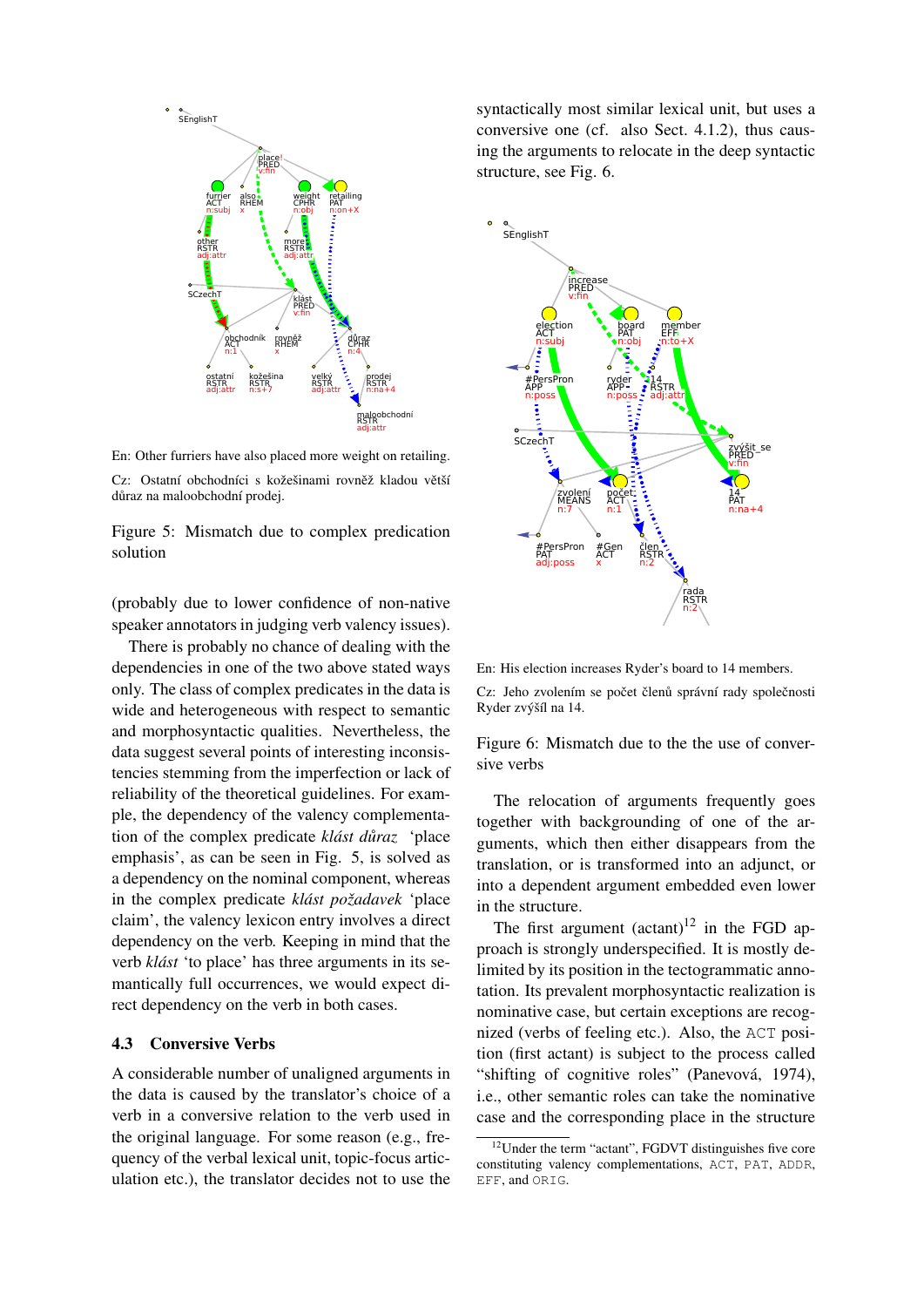in case there is no semantic agent in the structure. Thus we get semantically quite different elements (e.g., +anim vs. -anim) in the ACT position, even with formally identical verb instances, see the English side of Figs. 7 and 8.



En: Mr. Wertheimer based this on a statement by Mr. Keating...

Cz: Wertheimer se opírá o prohlášení Keatinga...

Figure 7: Conflict due to the underspecification of the ACT position

This formal feature of the FGDVT gives rise to a number of conflicts in the parallel structures considering structures that undergo semantic deagentization or (milder) de-concretization of the agent.

Here the question arises, whether such verb instances correspond to different meanings of the verb (represented by different verb frames), or whether they correspond to a single meaning (represented by a single valency frame). It is often the case, that the Czech data tend to overgeneralize the valency frames through considering the different instances as realizations of a single deep syntactic valency frame, when there is no other modification intervening in the frame. Therefore, this approach chosen for the Czech annotation sometimes shows a conflict, as in Fig. 7.

The valency structure for both instances of *base* is identical, only in the first case, the verb is used in active voice, whereas in the second case, it takes passive morphology. There are three semantic ar-



En: The report was based on a telephone survey...

Cz: Zpráva se opírá o telefonický výzkum...

Figure 8: Original collect for the verbs *base* and *opírat se*

guments in the structure. We will call them the Person that expresses an opinion, the Expressed Opinion and the Resource for the opinion. The Person bases the Expressed Opinion on the Resource. With the English verb, the Expressed Opinion always takes the PAT position and the Resource the ORIGin position in the valency structure. On the other hand, on the Czech side of the data, there is a conflict. In both cases, there are seemingly only two arguments. In the first case, the Expressed Opinion is sort of backgrounded from the semantic structure. If there were a need of overtizing it, it would probably appear with locative morphology, as an adjunct: *Wertheimer se v tomto opírá o prohlášení...* 'Wertheimer in this relies on a statement' (see also an authentic example from the data in Fig. 9). In the second case, on the other hand, the structure follows the passivized English structure in backgrounding the Person (note that the *se* morpheme does NOT stand for a passive morphology here). If there were a need for expressing the Person, it would probably appear as a specifying dependent to the ACT position: *Jejich zpráva se opírá o telefonický výzkum.* 'Their report is based on a phone survey'. In the second case, the Expressed Opinion does not take the PAT position, but the ACT position in the structure, which is the cause of the conflict. We are able to reformulate the first case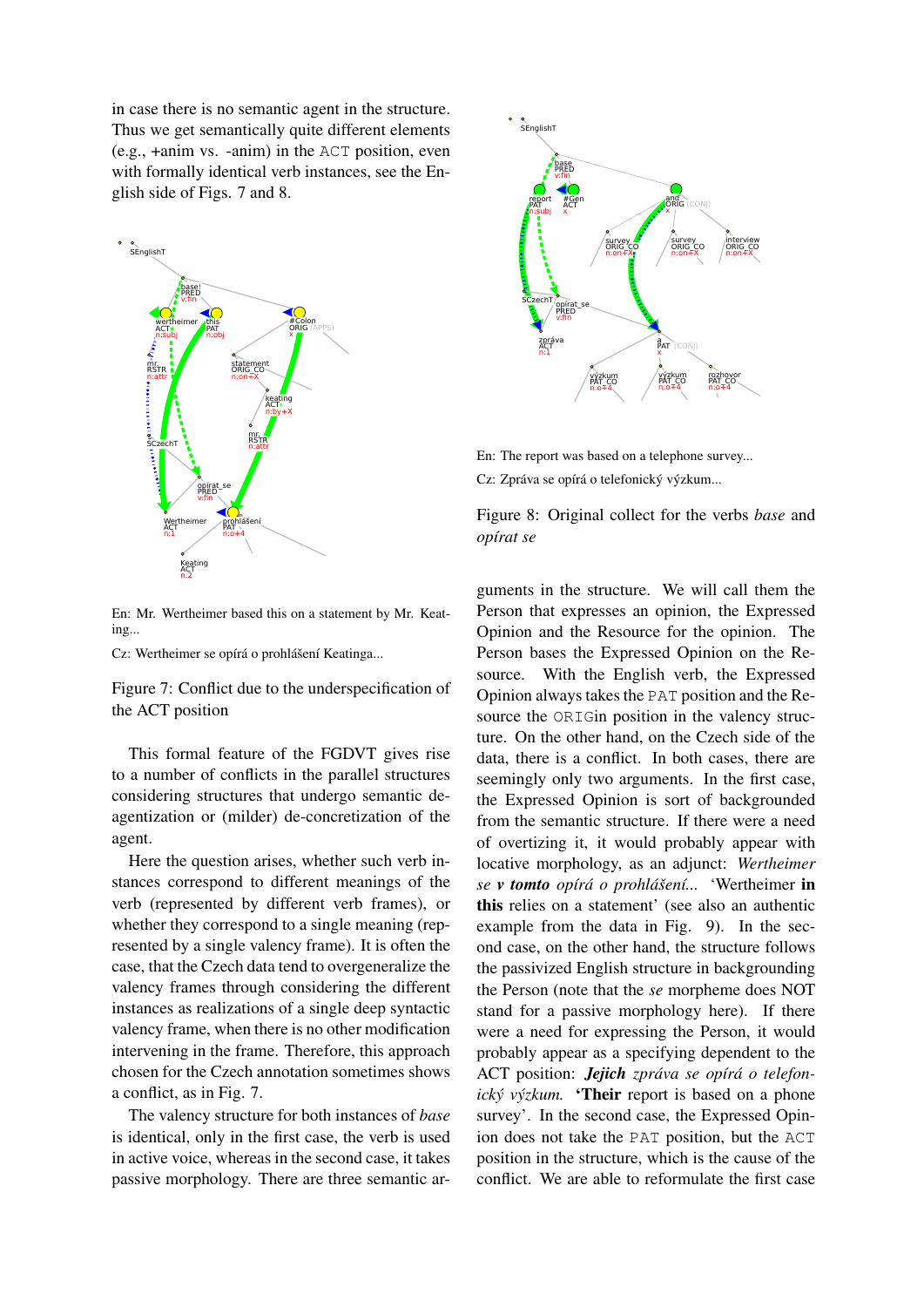

En: ...they based their conclusions on government statistics. Cz: ...vycházejí z vládních statistik.

Figure 9: Original collect for the verbs base and vycházet with LOC argument linked to PAT

in a corresponding manner to show the Expressed Opinion argument in the ACT position and the Person backgrounded from the structure, see (3):

- (3) a. Wertheimer se Wertheimer REFL in his ve svém názoru opírá o opinion leans to prohlášení Keatinga. the statement by Keating
	- b. Wertheimerův názor se Wertheimer's opinion REFL leans to opírá o prohlášení Keatinga. the statement by Keating
	- c. Wertheimer opírá svůj názor o Wertheimer leans his opinion to prohlášení Keatinga. the statement by Keating

The problem of the status of a Czech verbaladjoining *se*-morpheme is a complex one and there is no clear scientific consensus in this respect. The *se*-morpheme in Czech has a variety of functions, e.g., a passivization morpheme for the so-called "reflexive passive" form, a "dispositional diathesis" morpheme, a reflexive morpheme for lexical derivation of impersonal verbal variants, or an accusative reflexive pronoun.

These variants differ with respect to the way they are reflected in the data and in the lexicon. Some are treated as individual verb lemmas, some as surface variants of a common non-reflexive lemma.

The conflicts in annotation have a substantial reason – the ways in which English and Czech express backgrounding of the agent are multiple and they differ across the languages. Czech uses the *se*-morphemization often, in order to preserve the topic focus articulation (information) structure, whereas English does not have such a morpheme to work with, so it often uses simple passivization, or middle construction.

Moreover, the first valency position in Czech is often overgeneralized, allowing a multitude of semantically different arguments, which is, due to "economy of description", sometimes not reflected in the linguistic theory.

#### 4.4 Arguments Mapped to Adjuncts

In the previous section, we have described the bilingual treebank data manifestation of the fact that languages have different means of expressing a content, and we have noted that these can also variate between argument and adjunct interpretation. This variation appears both within a single language (one language expresses a largely synonymous content with either argument or adjunct means) and across languages (a direct consequence of the former case: an argument (actant) in one language can be translated into another language using an adjunct construction ). The language may differ in the preference for either of the possibilities.

Observing such mismatches in a parallel treebank occasionally leads us to hesitate whether our interpretation of an argument as an argument or an adjunct is proper or justifiable. There may be two possible consequences drawn from the observation of a mismatch – either there are some (rather subtle) semantic reasons for formulating an argument as an argument/adjunct, or there is some imperfection in our theoretical thinking about the internal system of a particular language.

The theoretical distinction between arguments and adjuncts is subject to serious debates in the world of linguistics (Hwang, 2011; Tutunjian and Boland, 2008), and so far there is no approach known to us that would overcome this problem easily. Still, we can see that the real data indicate some remarkable points that stand at the roots of the argument/adjunct distinction problem. Most prominently - the nature of the relation between the form of the argument and its semantics.

Let us mention cases like alignment of an actor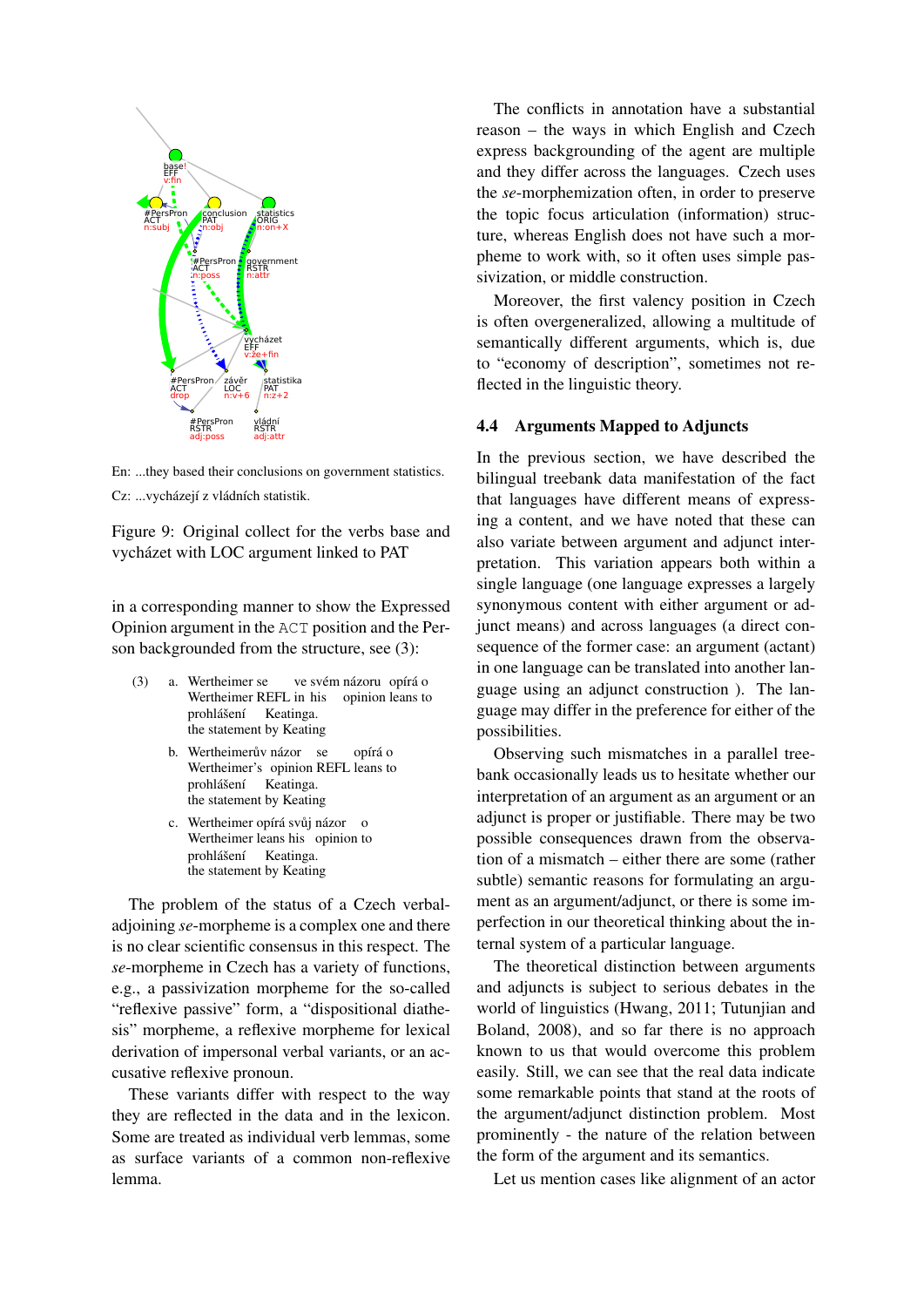with a temporal adjunct (4) and an actor with a causal adjunct (5), etc.

- $(4)$ Americans haven't forgiven China's leaders for the military assault of June 3-4 that killed hundreds, and perhaps thousands, of demonstrators.
	- a. Američané neodpustili čínským vůdcům Americans haven't forgotten Chinese leaders vojenský útok z 3.-4. června, military assault from 3-4 June, *při kterém* zahynuly stovky, možná i during which died hundreds, maybe even tisíce demonstrantů. thousands demonstrators
- (5) The purchase will make Quebecor the secondlargest commercial printer in North America.
	- a. Díkv této koupi se společnost Thanks to this purchase REFL the company Quebecor stane druhou největší Quebecor will become second largest komerční tiskárnou v Severní Americe. commercial printer in North America

The interpretation of the argument in the above stated examples is driven mainly by its morphological form, which is a surprising finding considering that we are dealing with deep syntax, or even semantics

It is believed that the form of the expression more or less mirrors its function in the language. The width of the paraphrasing range though, both within and across languages, leads us to questioning whether it is appropriate to lay much stress on the difference between arguments and adjuncts in the description of a language.

# 5 Conclusion

We have encountered several reasons for the presence of a zero alignment in the data. Though these reasons have different grounds they tend to be interconnected in the language.

- 1. Language is flexible in paraphrasing linguistic content with different syntactic means. Even pairs of sentences which include semantic backgrounding or foregrounding of different arguments are easily interpreted as synonymous.
- 2. It is possible to use predicates that are in a conversive relation, or predicates of different complexity.
- 3. The backgrounding and foregrounding of arguments leads to syntactic relocation of other arguments in the structure, and consequently

to the shift in their morphosyntactic properties, to the shift in their valency status, or even to their complete disappearance from the structure.

4. The FGD, having been built on a morphologically rich Czech language, relies strongly on the morphosyntactic form of the individual arguments. Therefore, disproportions of the zero alignment or argument mismatch kind must appear when it is applied to other languages with different typological properties.

Points 1, 2 and 3 belong among inherent deeply rooted properties of (perhaps any) natural language. Such differences are not to be overcome by means of possible theoretical unification of description.

Point 4, on the other hand, belongs to the properties of a certain linguistic theory. We will leave it open, whether it were appropriate to change the very roots of a linguistic theory in order to make it more flexible for use across different languages. Nevertheless, it appears that it is at least possible to change those aspects that cause individual and otherwise uniustifiable conflicts in the data.

## **Acknowledgements**

This work has been supported by the grant GP13-03351P of the Grant Agency of the Czech Rep.

### **References**

- P. Barančíková, R. Rosa, and A. Tamchyna, 2014. Improving Evaluation of English-Czech MT through Paraphrasing. In N. Calzolari, K. Choukri, T. Declerck, H. Loftsson, B. Maegaard, and J. Mariani, editors, Proceedings of the 9th International Conference on Language Resources and Evaluation (LREC 2014), pages 596-601, Reykjavík, Iceland. European Language Resources Association.
- O. Bojar, M. Macháček, A. Tamchyna, and D. Zeman. 2013. Scratching the surface of possible translations. In Text, Speech, and Dialogue, pages 465-474. Springer.
- S. Cinková. 2006. From PropBank to EngValLex: adapting the PropBank-Lexicon to the valency theory of the functional generative description. In Proceedings of the fifth International conference on Language Resources and Evaluation (LREC 2006). Genova, Italy.
- M. Denkowski and A. Lavie. 2010. Meteor-next and the meteor paraphrase tables: Improved evaluation support for five target languages. In Proceedings